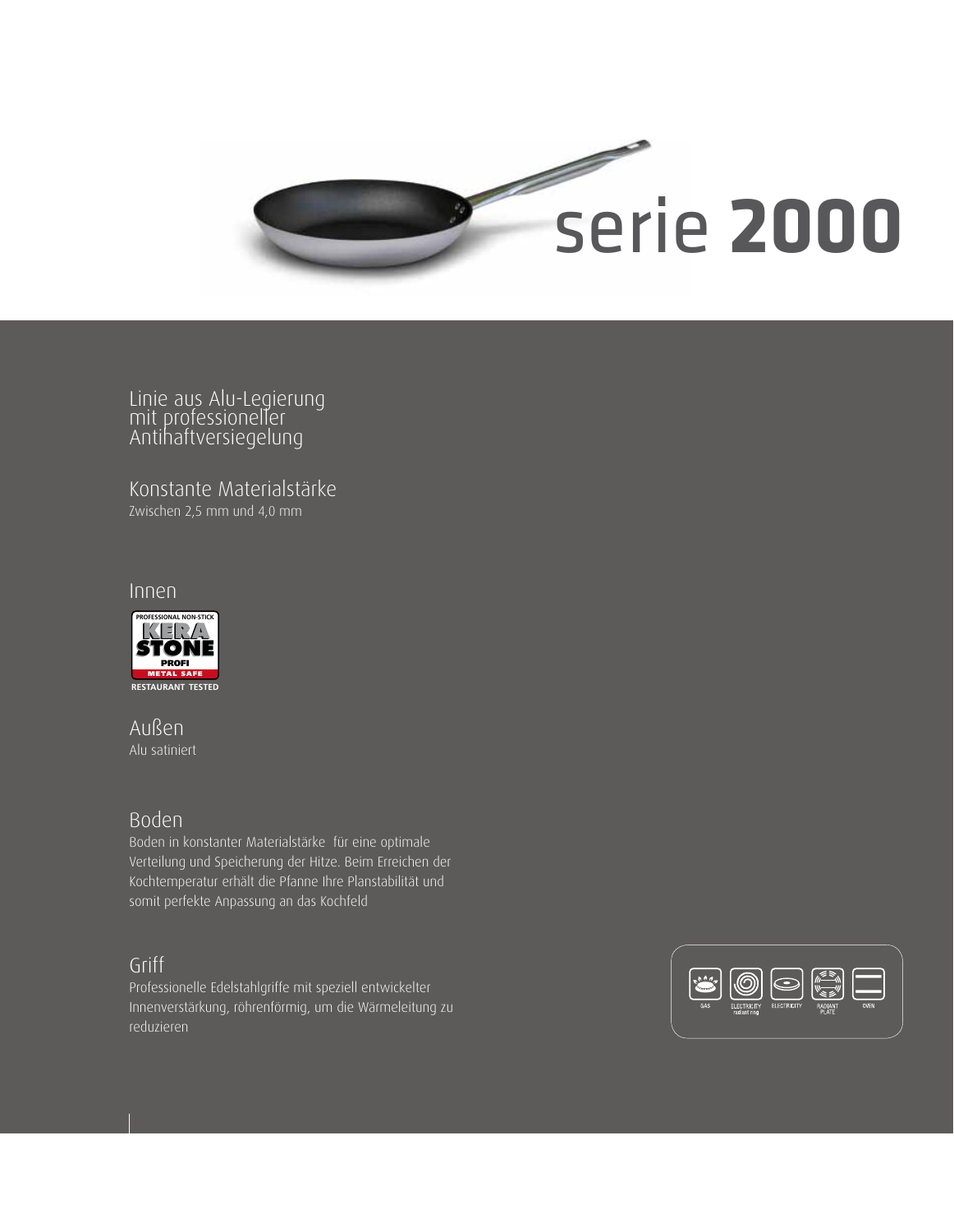Linea in lega di alluminio con rivestimento antiaderente professionale

Spessore costante Compreso tra mm 2,5 e mm 4,0

## Rivestimento interno



Finitura esterna Alluminio satinato

## Fondo

Fondo ad alto spessore costante per un'ottima distribuzione e mantenimento del calore. Planarità ottenuta al raggiungimento della temperatura di cottura per una completa aderenza al piano di cottura



#### Manicatura

Manicatura professionale in acciaio inox a nervatura rinforzata, in tubolare per ridurre la trasmissione del calore, "a piena presa"

## Line in high thick aluminium alloy with professional non-stick coating

Constant thickness Varying between 2.5 mm and 4.0 mm

## Internal coating



External finish Glazed aluminium

#### Base

High thick constant base for perfect heat distribution and retention. Base planarity upon reaching cooking temperature to adhere completely to the cooking hob

## Handles

Professional handles in stainless steel with reinforced rib, tubular to reduce heat transmission, firm grip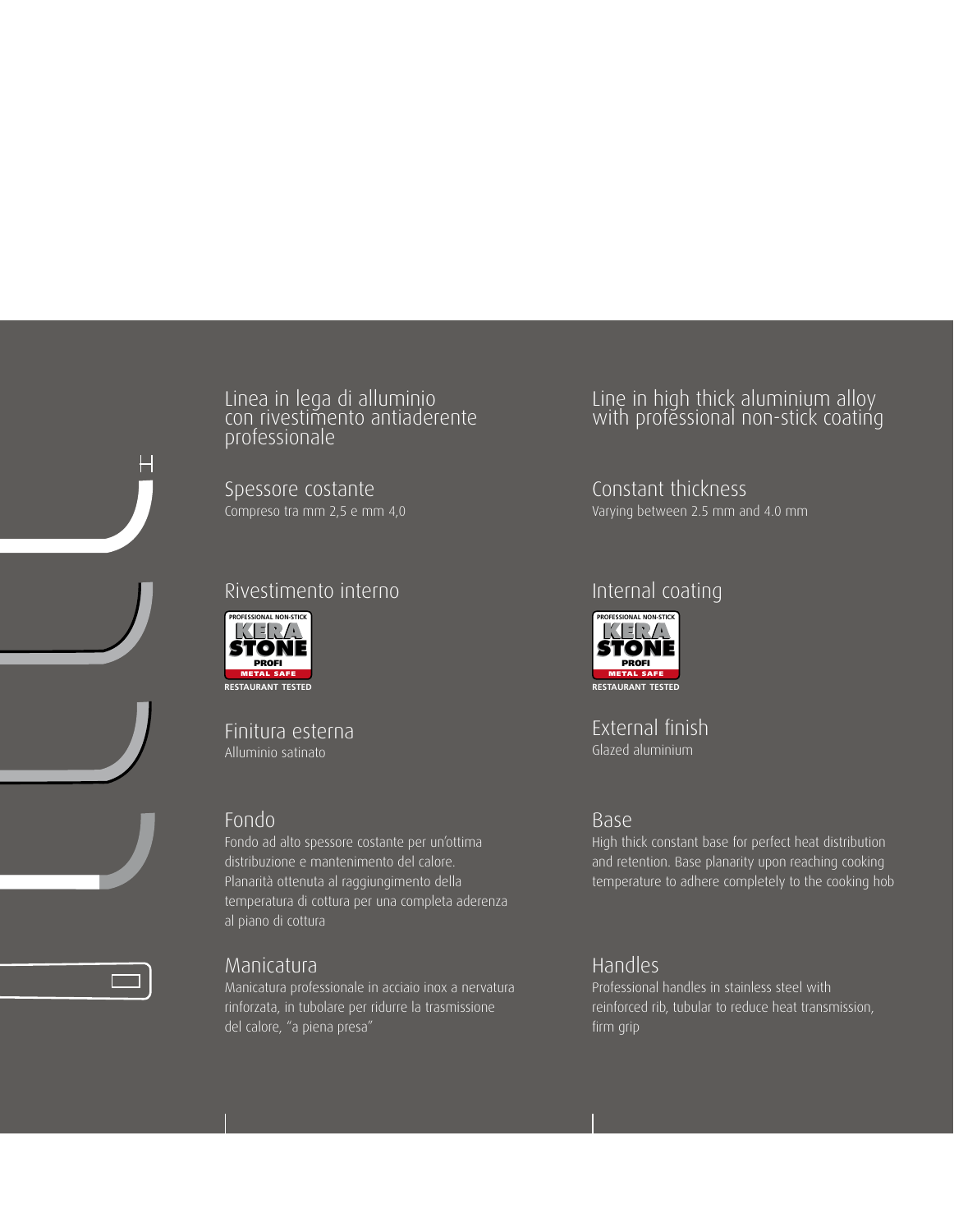#### \_ Padella svasata bassa "a saltare" 1 manico

\_ Low sauté fry pan with long handle

\_ Pfanne flach



#### **2002**

| Padella svasata alta "a saltare" 1 manico |  |  |  |  |
|-------------------------------------------|--|--|--|--|
|-------------------------------------------|--|--|--|--|

- \_ Sauté fry pan with long handle
- \_ Pfanne hoch



- \_ Padella dritta "a friggere" 1 manico
- \_ Frying pan with long handle
- \_ Pfanne zylindrisch

|         | н    | Ø  |
|---------|------|----|
| 2004.18 | 4,5  | 18 |
| 2004.20 | 5, 5 | 20 |
| 2004.24 | 6,0  | 24 |
| 2004.28 | 6, 5 | 28 |
| 2004.32 | 6, 5 | 32 |
| 2004.36 | 6, 5 | 36 |
| 2004.40 | 7,0  | 40 |
| 2004.45 | 8,0  | 45 |
| 2004.50 | 8,5  | 50 |

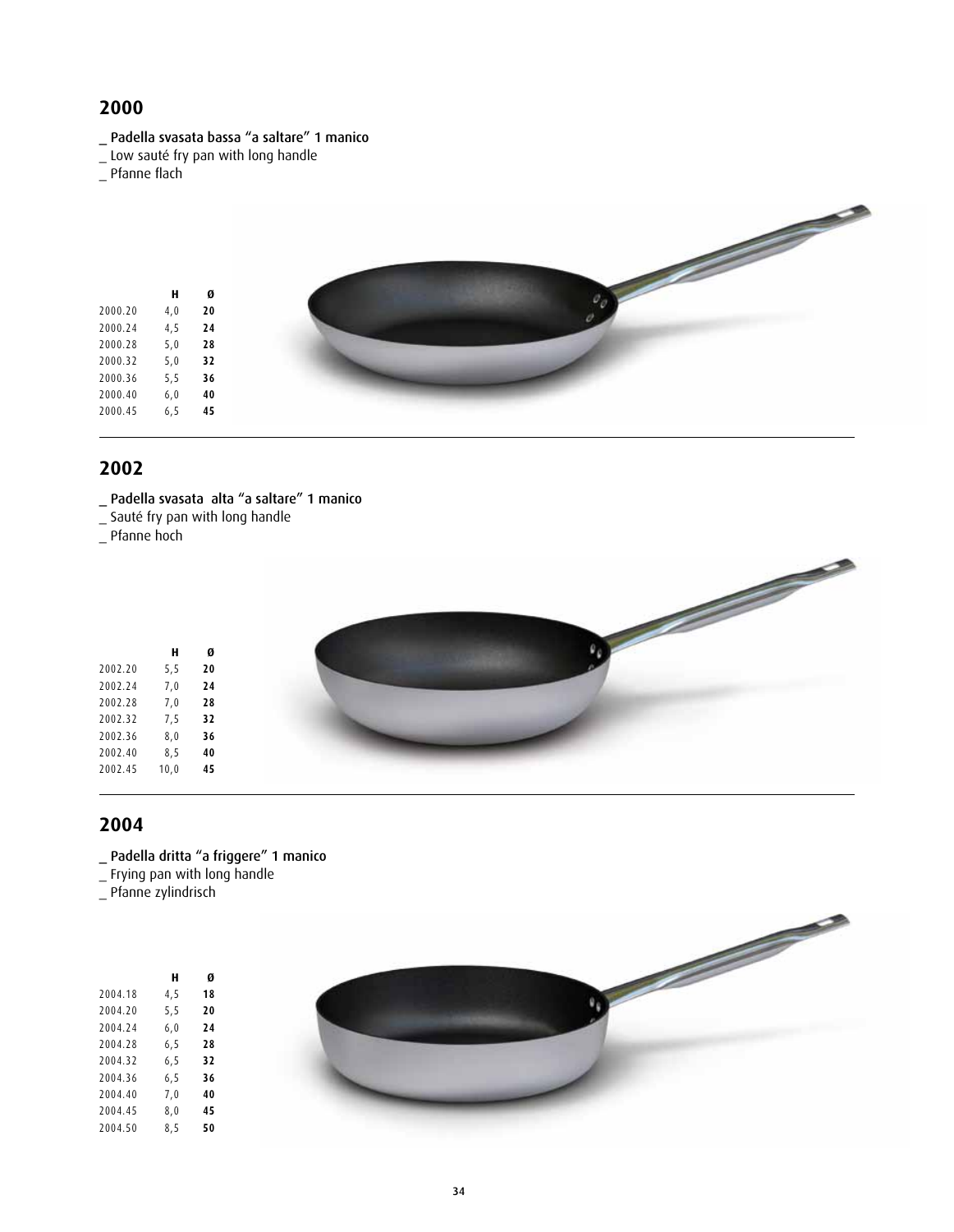- \_ Padella wok "a mantecare" 1 manico
- \_ Stir fry with long handle
- \_ Wokpfanne



## **2008**

#### \_ Tegame 2 maniglie

\_ Serving pan with 2 handles

\_ Servierpfanne mit 2 Griffen

|         | н    | Ø  |
|---------|------|----|
| 2008.20 | 5, 5 | 20 |
| 2008.24 | 6,0  | 24 |
| 2008.28 | 6, 5 | 28 |
| 2008.32 | 6, 5 | 32 |
| 2008.36 | 6, 5 | 36 |
| 2008.40 | 7,0  | 40 |
| 2008.45 | 8,0  | 45 |
| 2008.50 | 8,5  | 50 |
|         |      |    |



- \_ Padella ovale pesce 1 manico
- \_ Oval fish pan with long handle
- \_ Fischpfanne mit Stiel

|         | н   | Ø  |
|---------|-----|----|
| 2010.40 | 4.3 | 40 |
| 2010.45 | 4,3 | 45 |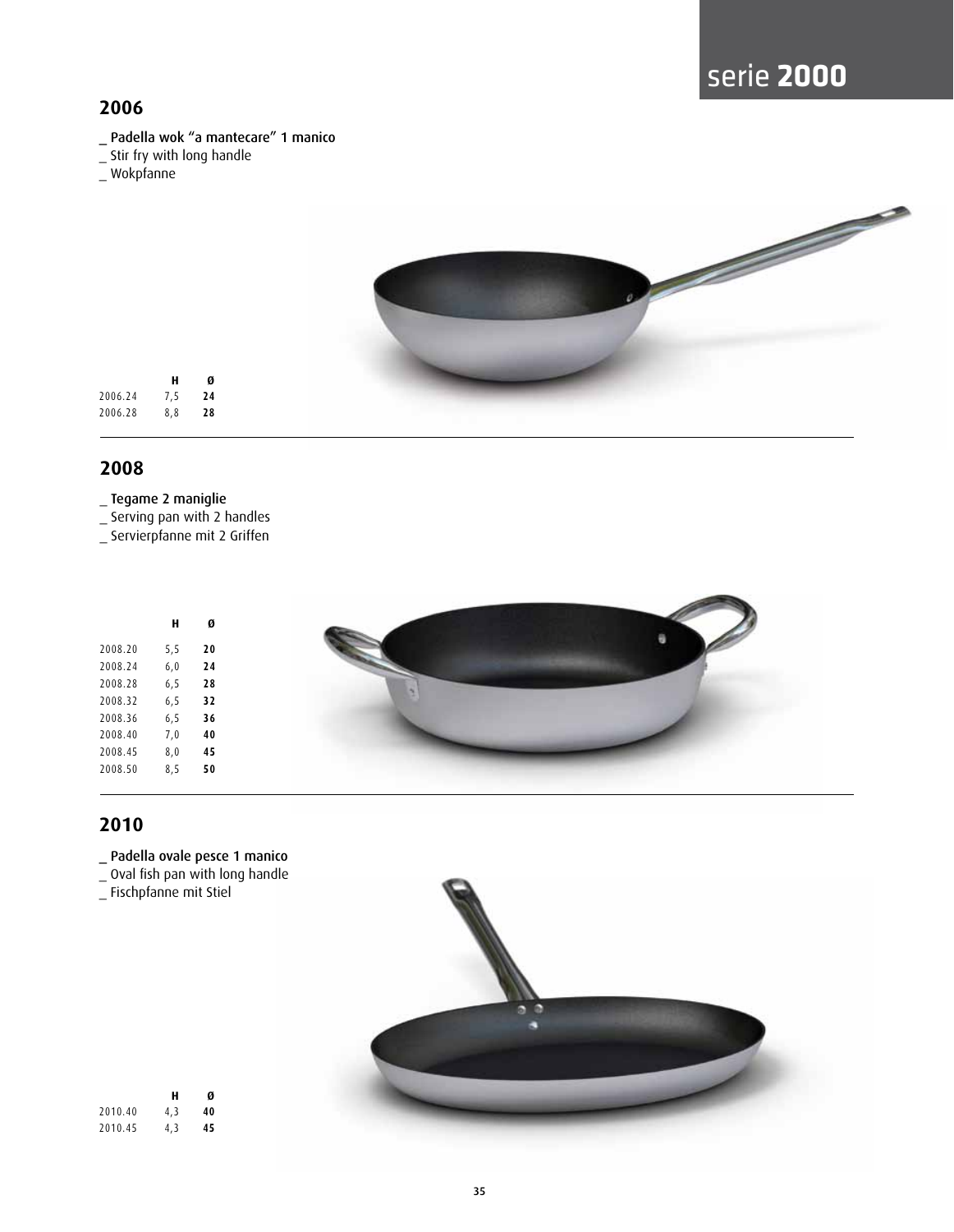- \_ Padella ovale pesce 2 maniglie
- \_ Low oval fish pan with 2 handles
- \_ Fischpfanne mit 2 Griffen



#### **2014**

#### \_ Tegame ovale alto pesce 2 maniglie

- \_ Oval fish pan with 2 handles
- \_ Hohe Fischpfanne mit 2 Griffen



- \_ Casseruola bassa 2 maniglie
- \_ Shallow casserole with 2 handles
- \_ Bratentopf

|         | н    | Ø  | L    |
|---------|------|----|------|
| 2016.20 | 8,0  | 20 | 2,3  |
| 2016.24 | 8,5  | 24 | 3,6  |
| 2016.28 | 10,5 | 28 | 6,0  |
| 2016.32 | 10,5 | 32 | 8,0  |
| 2016.36 | 11,5 | 36 | 11,0 |
| 2016.40 | 14,0 | 40 | 16,6 |
| 2016.45 | 16,0 | 45 | 24,6 |
|         |      |    |      |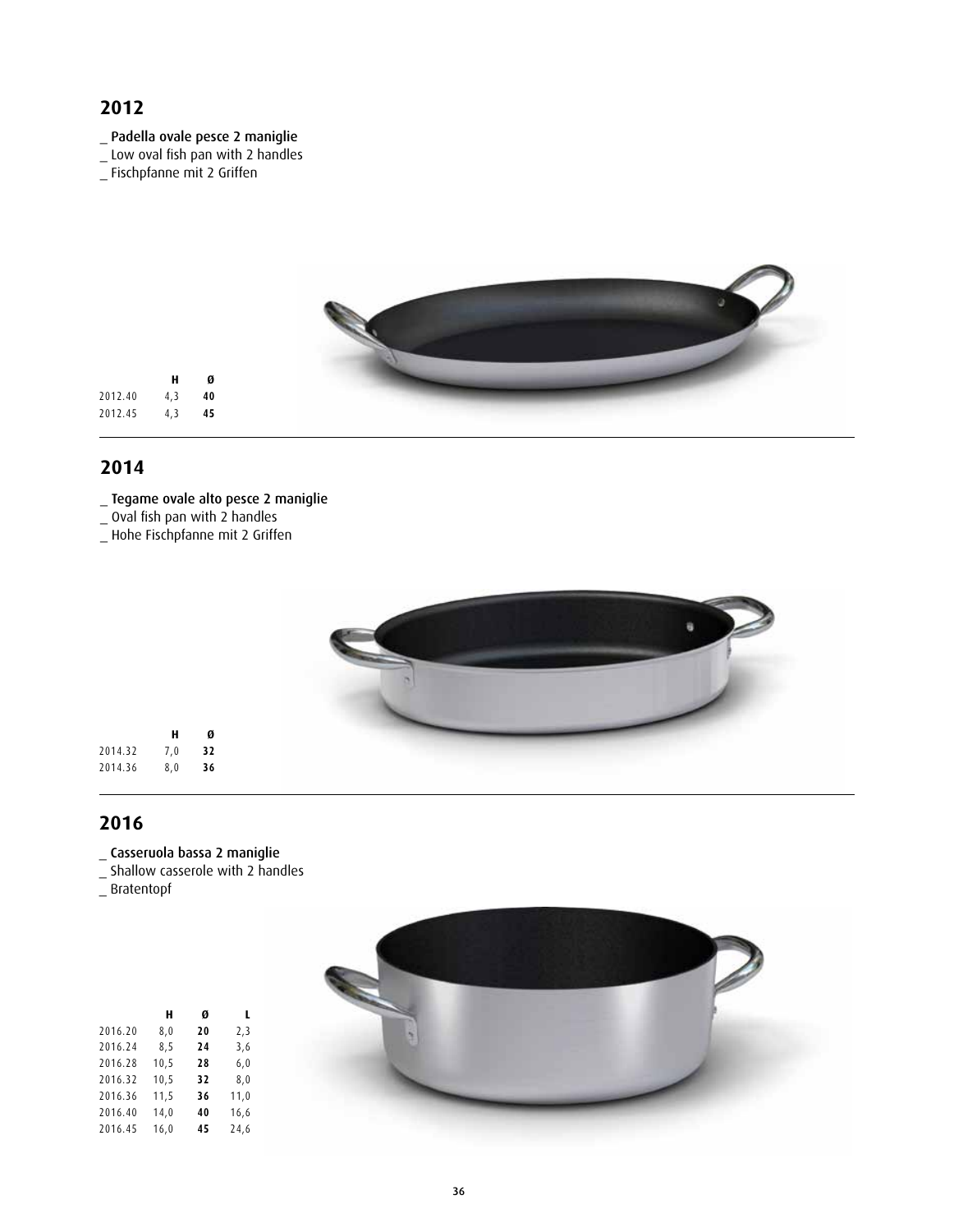# serie **2000**

# **2018**

- \_ Casseruola media 2 maniglie
- \_ Medium height casserole with 2 handles
- \_ Fleischtopf

|         | н    | Ø  | L    |  |
|---------|------|----|------|--|
| 2018.20 | 11,5 | 20 | 3,2  |  |
| 2018.24 | 13,5 | 24 | 5, 5 |  |
| 2018.28 | 16,5 | 28 | 9,2  |  |
| 2018.32 | 18,5 | 32 | 14,5 |  |
| 2018.36 | 20,5 | 36 | 20,0 |  |
| 2018.40 | 22,5 | 40 | 27,2 |  |
| 2018.45 | 25,0 | 45 | 38,7 |  |
|         |      |    |      |  |



## **2024**

- \_ Casseruola bassa 1 manico
- \_ Low saucepan with long handle

**H Ø L**

2024.20 8,0 **20** 2,3 2024.22 8,5 **22** 3,0 2024.24 8,5 **24** 3,6 2024.28 10,5 **28** 6,0

\_ Niedrige Stielkasserolle



- \_ Casseruola media 1 manico
- \_ Medium height saucepan with long handle
- \_ Mittelhohe Stielkasserolle

|         | н    | Ø  | L    |
|---------|------|----|------|
| 2026.16 | 8,5  | 16 | 1,5  |
| 2026.18 | 10,0 | 18 | 2,3  |
| 2026.20 | 11,5 | 20 | 3,2  |
| 2026.22 | 12,0 | 22 | 4,2  |
| 2026.24 | 13,5 | 24 | 5, 5 |
| 2026.28 | 16,0 | 28 | 9,2  |
|         |      |    |      |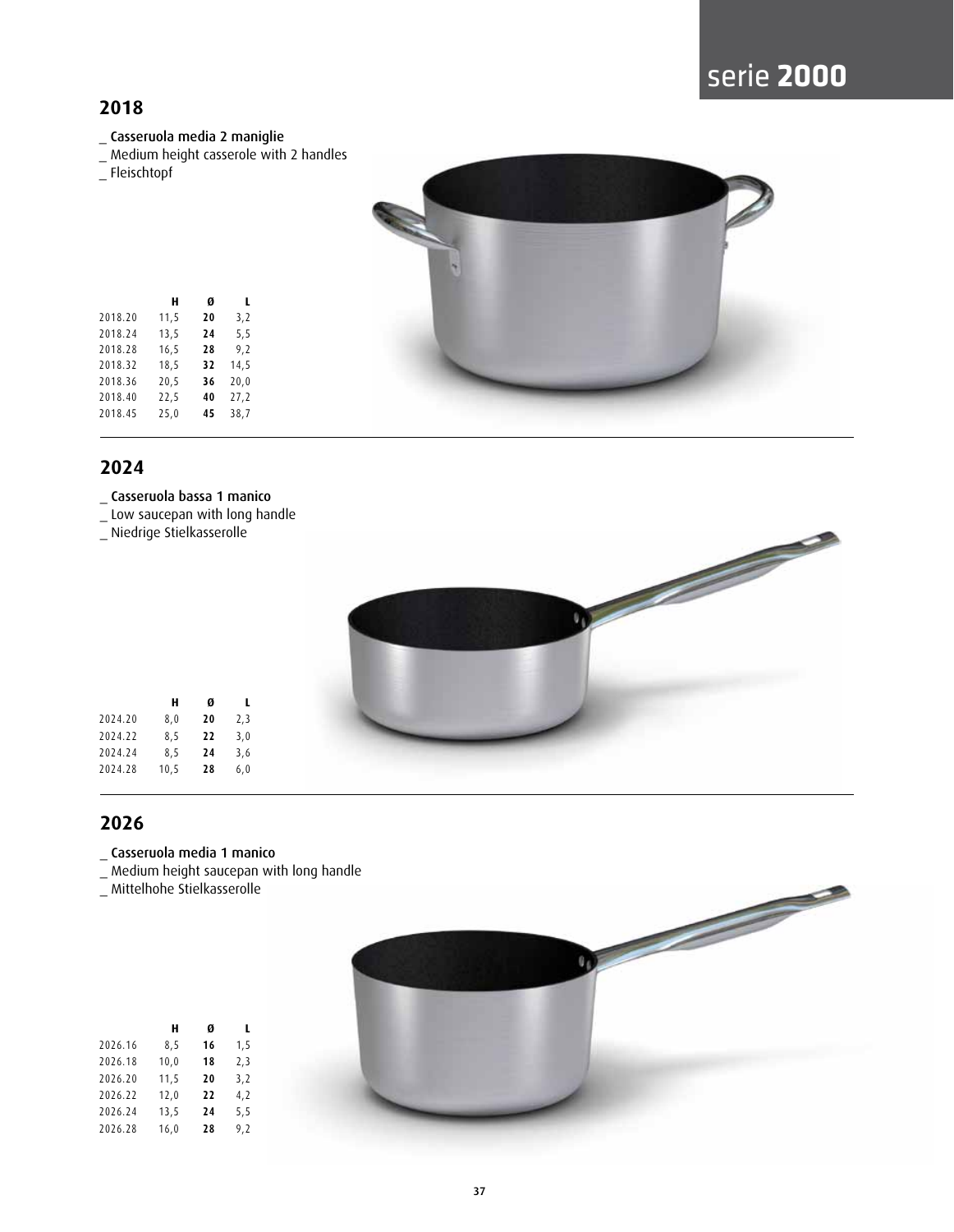- \_ Casseruola ovale 2 maniglie con coperchio
- \_ Oval casserole with 2 handles with lid
- \_ Ovaler Topf mit Deckel



#### **2034**

\_ Paiolo 1 manico e maniglia

**H Ø**

2032.32 12,0 **32** 2032.36 14,0 **36**

- \_ Polenta pot
- \_ Polenta-Topf



- \_ Rostiera alta 2 maniglie snodabili
- \_ Roasting pan with 2 folding handles
- \_ Auflaufform mit 2 Griffen

| <b>SIZE</b> | Н    |         |
|-------------|------|---------|
| 30x22       | 6, 5 | 2040.30 |
| 35x26       | 7.0  | 2040.35 |
| 40x30       | 8,0  | 2040.40 |
| 45x33       | 8,5  | 2040.45 |
| 50x38       | 9,0  | 2040.50 |
| 60x43       | 10.0 | 2040.60 |